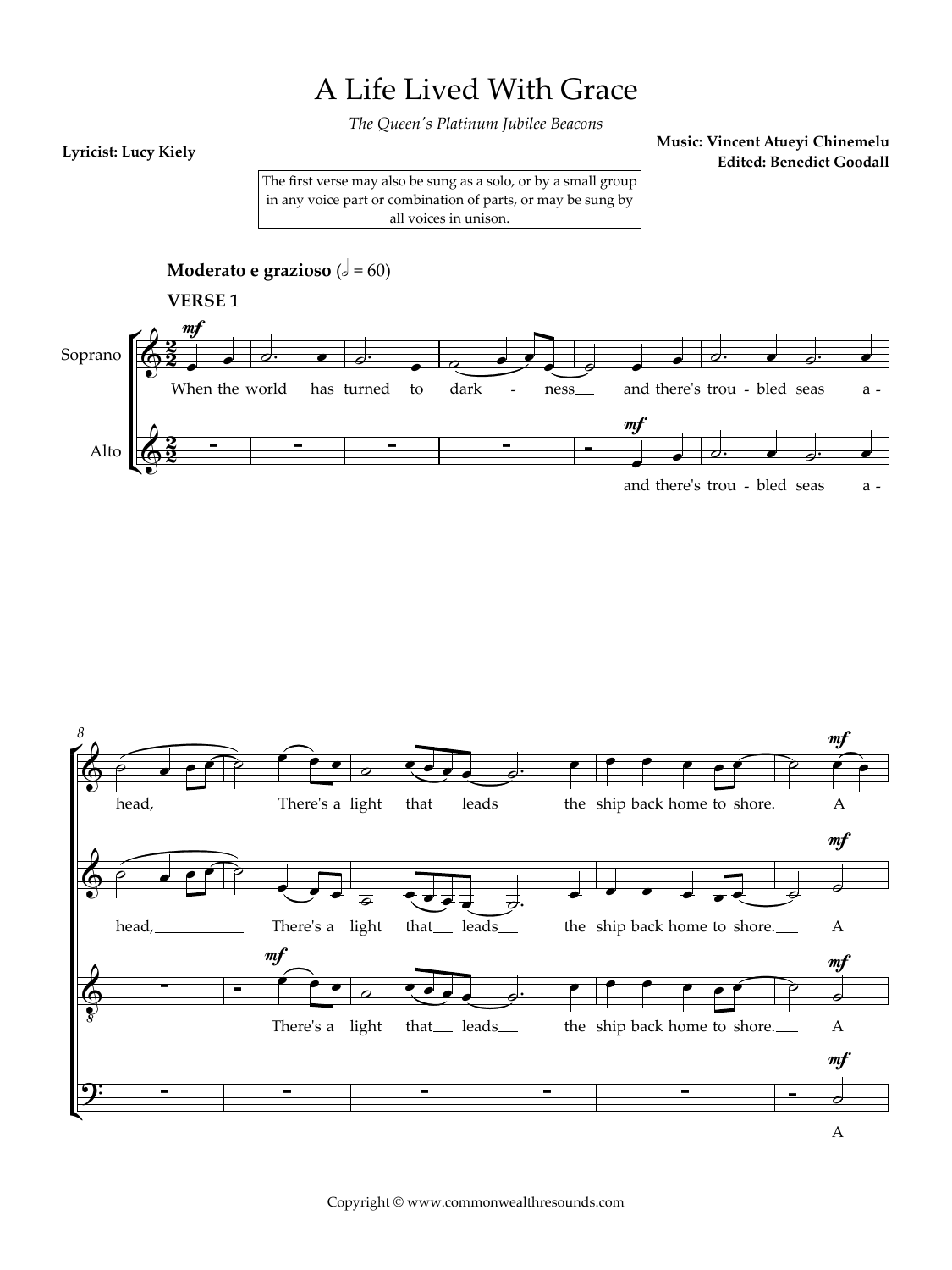

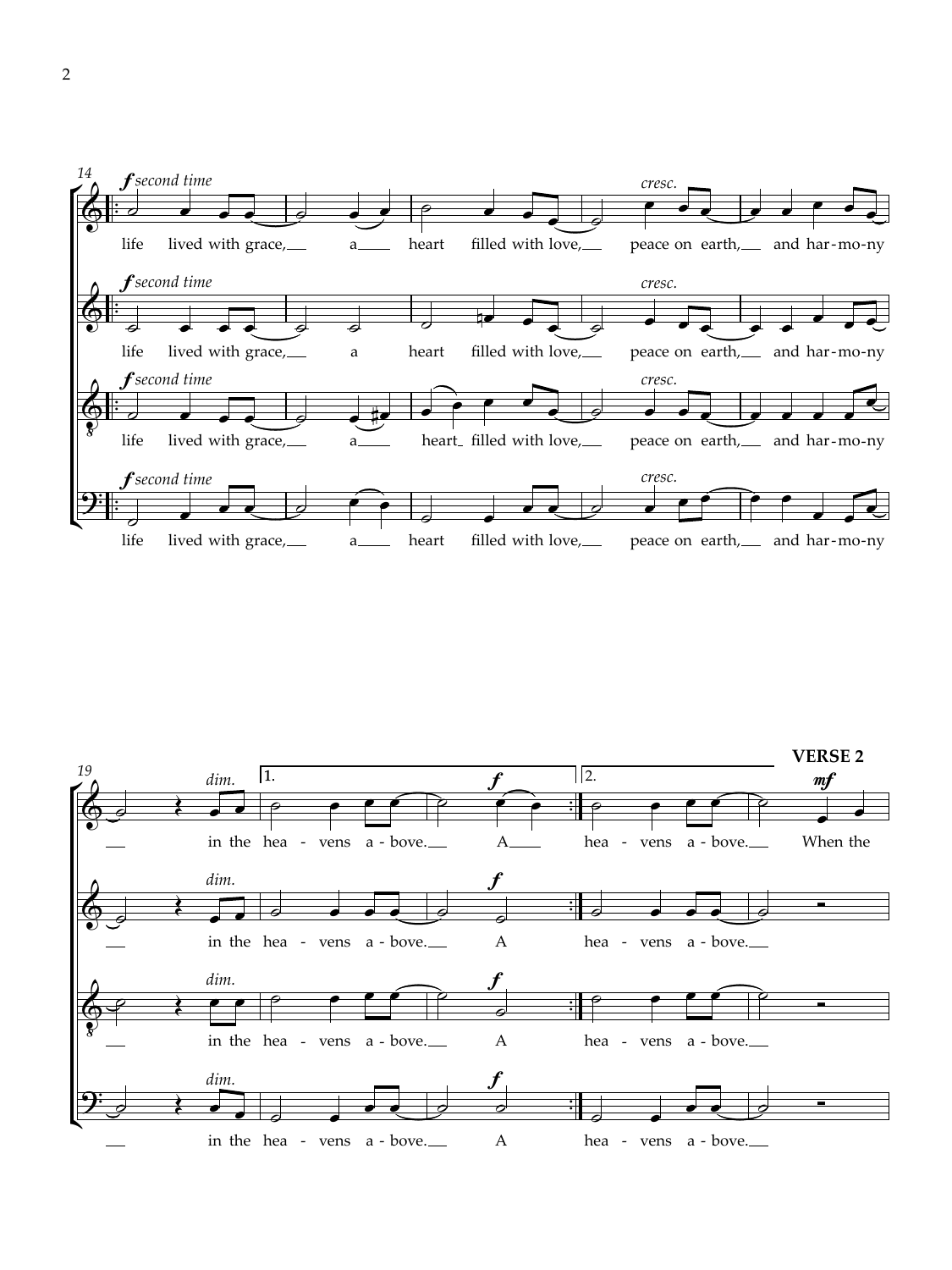

**REFRAIN** 

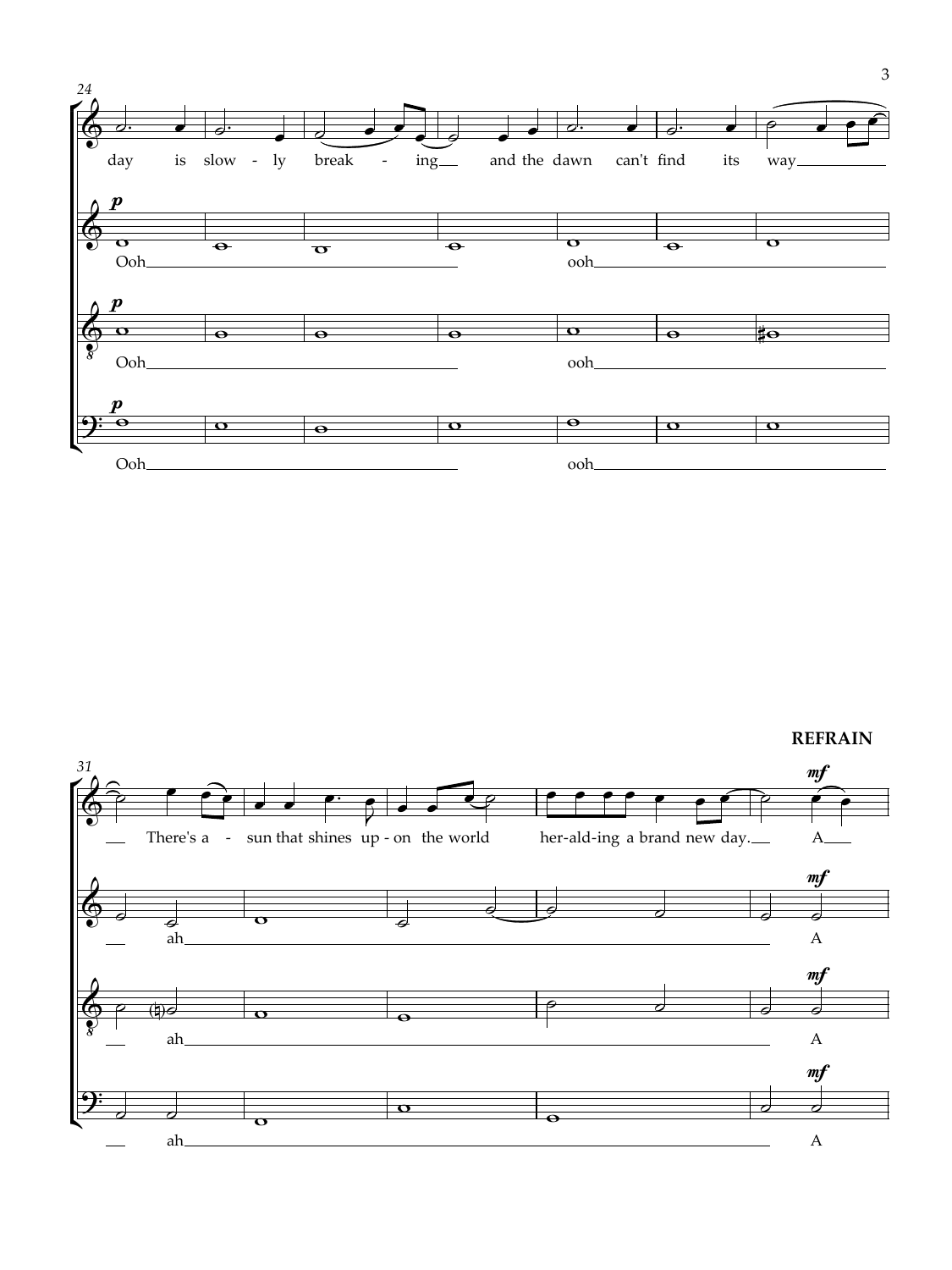

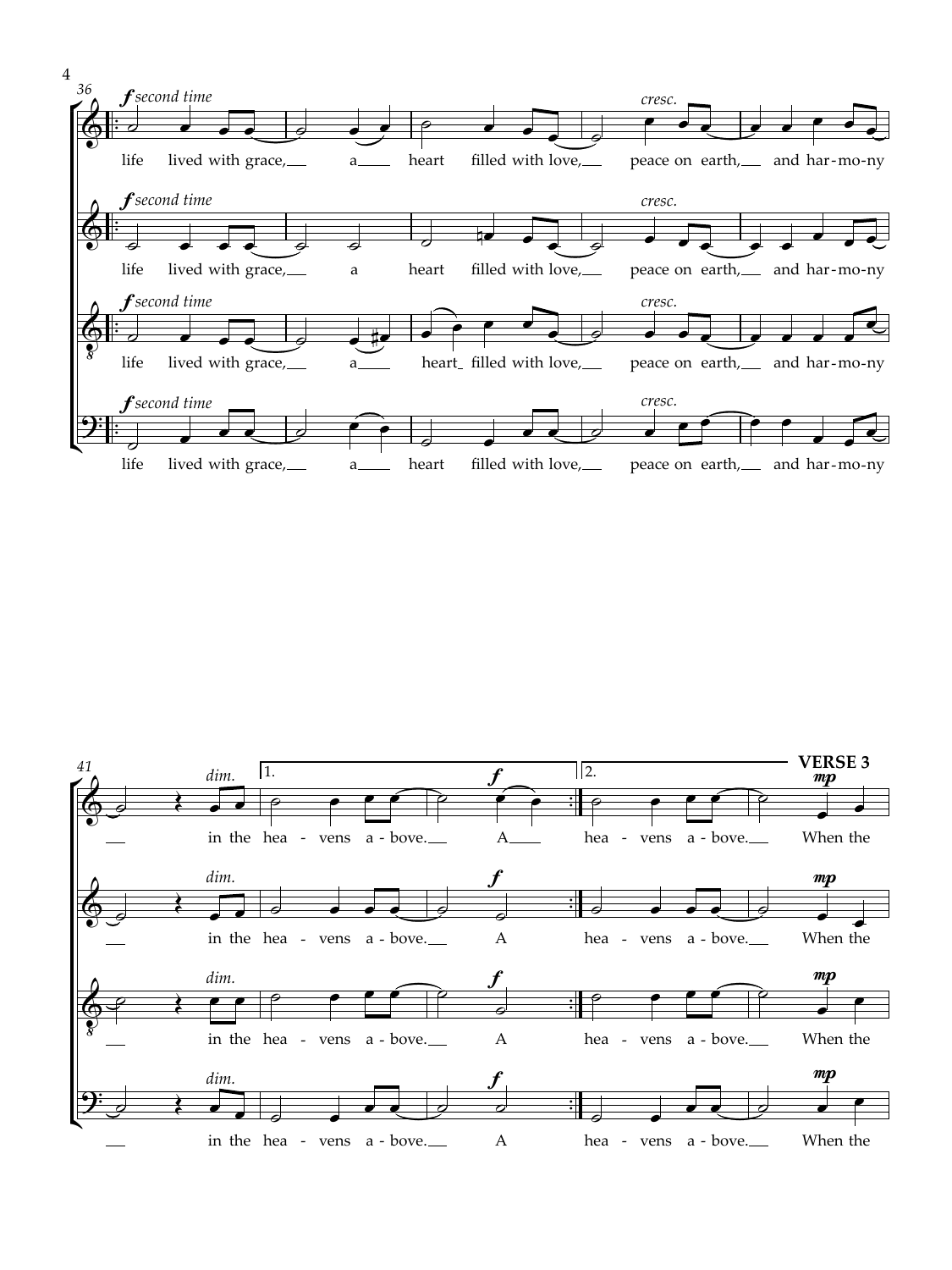

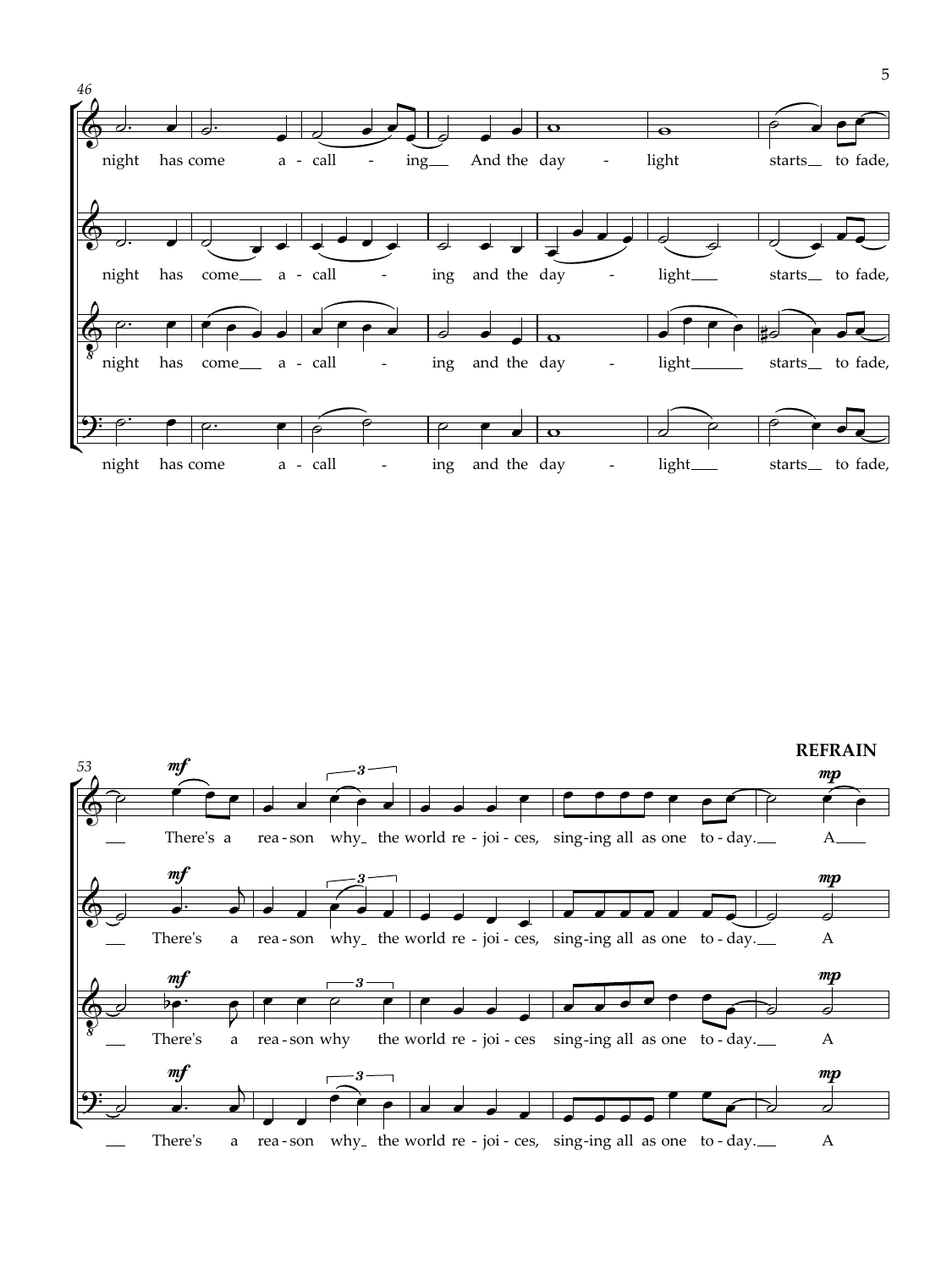